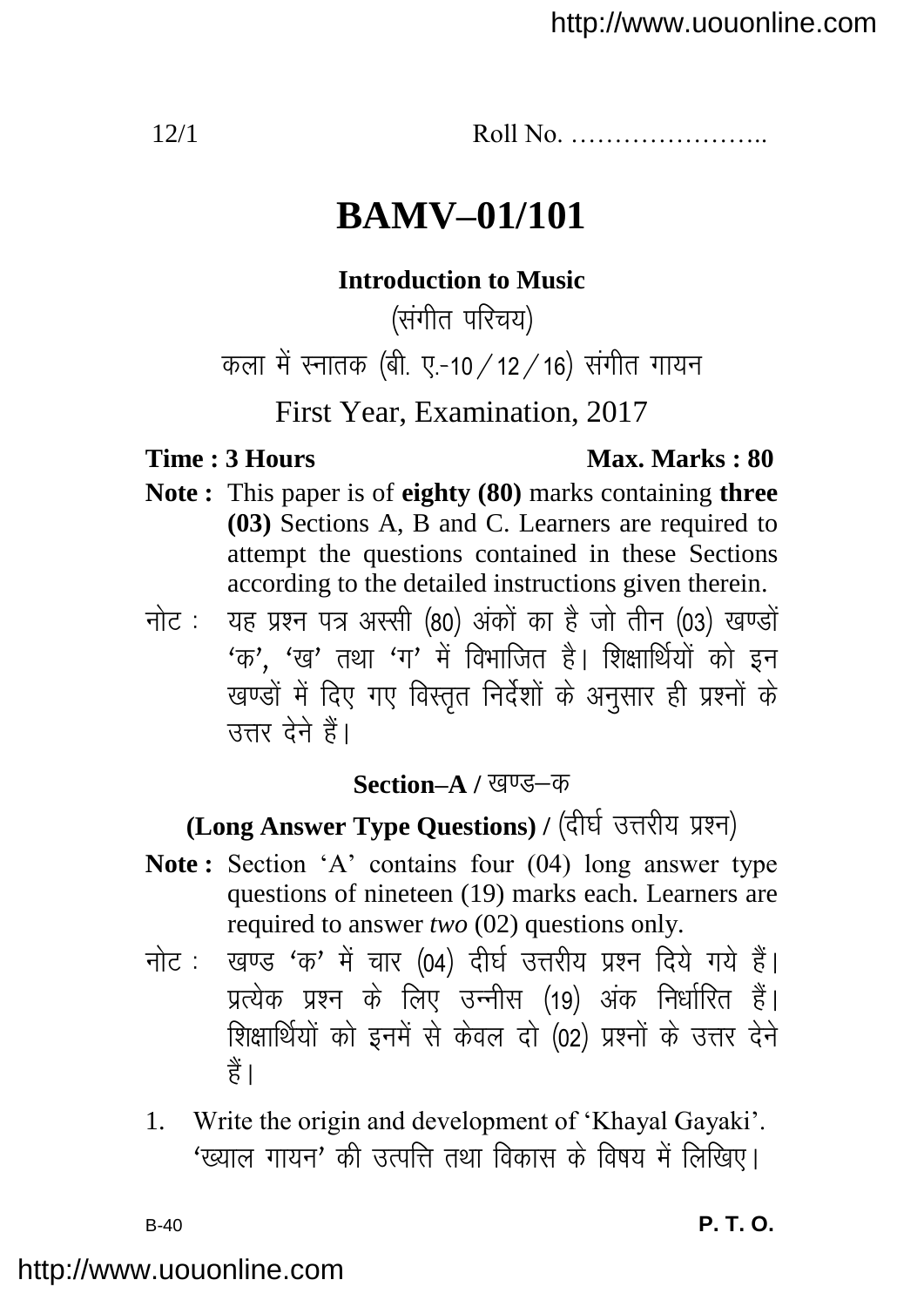- 2. Write the notation of Dhrupad in any *one* Rag of your syllabus with the Layakari of Dugun. अपने पाठयक्रम के किसी एक राग में ध्रुपद की स्वरलिपि दुगुन की लयकारी सहित लिखिए।
- 3. Write the life sketch and contribution in music of any *one* of the following :
	- (i) Pt. V. N. Bhatkhande

(ii) Pt. Bheemsen Joshi निम्नलिखित में से किसी एक का जीवन परिचय व संगीत में योगदान को लिखिए $:$ 

- $(i)$  पं. वी. एन. भातखण्डे
- $(i)$  पं भीमसेन जोशी
- 4. What is Notation System ? Explain Bhatkhande Notation System. स्वरलिपि पद्धति क्या है ? भातखण्डे स्वरलिपि पद्धति को समझाइए ।

# **Section–B / खण्ड–ख**

# (Short Answer Type Questions) / (लघु उत्तरीय प्रश्न)

- **Note :** Section "B" contains eight (08) short answer type questions of eight (08) marks each. Learners are required to answer *four* (04) questions only.
- नोट: खण्ड 'ख' में आठ (08) लघ उत्तरीय प्रश्न दिये गये हैं। प्रत्येक प्रश्न के लिए आठ (08) अंक निर्धारित हैं। शिक्षार्थियों को इनमें से केवल चार (04) प्रश्नों के उत्तर देने हैं।
- 1. Define 'Shruti' and 'Swar'.  $'$ स्वर' तथा  $'$ श्रति' को परिभाषित कीजिए।

B-40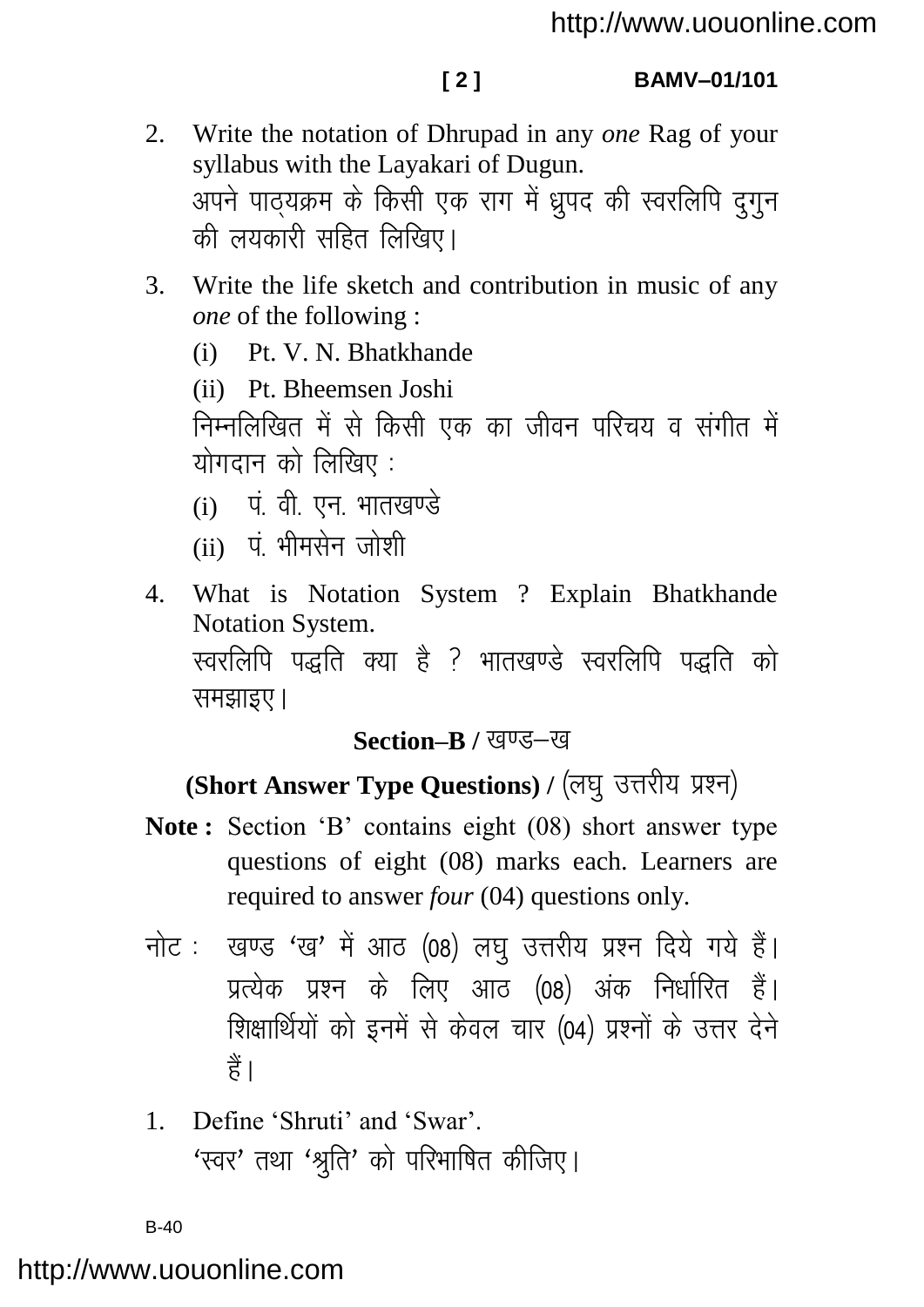### **[ 3 ] BAMV–01/101**

- 2. Write a Theka of Chartal with the Layakari of Dugun. चारताल का ठेका दगन की लयकारी सहित लिखिए।
- 3. Write the notation of Drut Khayal of Rag Yaman. राग यमन के छोटे ख्याल की स्वरलिपि लिखिए।
- 4. Discuss the musical contribution of Ustad Faiyaz Khan. उस्ताद फैयाज़ ख़ाँ के सांगीतिक योगदान की चर्चा कीजिए।
- 5. Ga Ma Dha Pa, Ga Ma Re Sa. Identify the Rag and write short introduction of that. ग म ध प, ग म रे सा—राग को पहचानकर उसका संक्षिप्त  $\overline{u}$ रिचय लिखिए।
- 6. What do you understand by Taal, Laya and Avartan ? ताल. लय तथा आवर्तन से आप क्या समझते हैं ?
- 7. Explain Dhrupad and Dhamar. धपद तथा धमार को समझाइए।
- 8. Write short notes on any *three* of the following : Saptak, Raag, Vibhag, Theka, Tali. निम्नलिखित में से किन्हीं तीन पर संक्षिप्त टिप्पणियाँ लिखिए: सप्तक, राग, विभाग, ठेका, ताली।

# Section–C / खण्ड–ग

# **(Objective Type Questions) / (वस्तुनिष्ठ प्रश्न)**

Note: Section 'C' contains ten (10) objective type questions of one (01) mark each. All the questions of this Section are compulsory.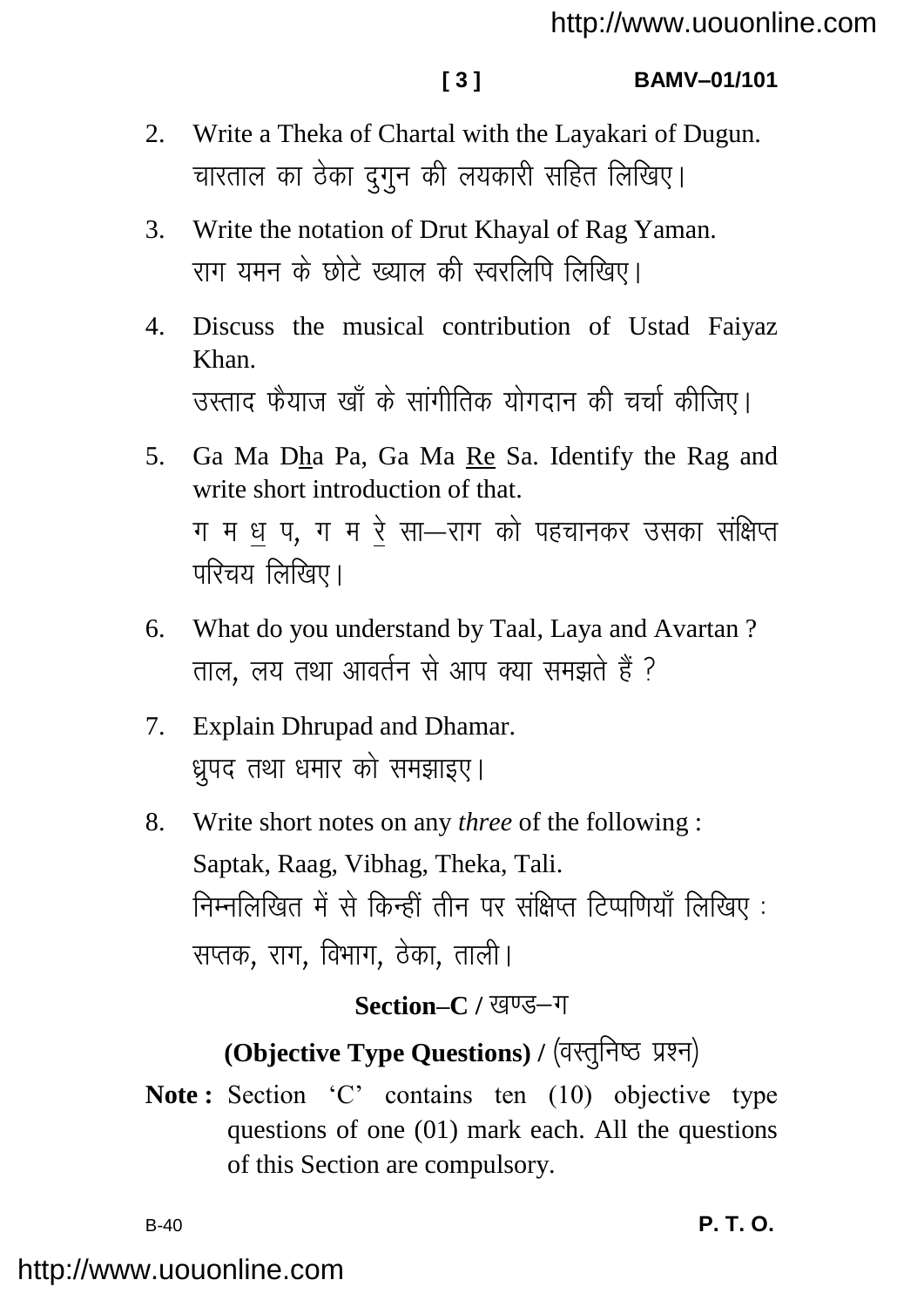**[ 4 ] BAMV–01/101**

नोट: खण्ड 'ग' में दस (10) वस्तुनिष्ठ प्रश्न दिये गये हैं। प्रत्येक प्रश्न के लिए एक (01) अंक निर्धारित है। इस खण्ड के सभी पञ्च अनिवार्य हैं।

Write True/False in front of the following :

निम्नलिखित के सामने सत्य  $\overline{\prime}$ असत्य लिखिए:

- 1. Gayan Samay of Rag Bhairav is morning time. राग भैरव का गायन समय प्रात:काल है।
- 2. Pt. Bheemsen Joshi is a famous Tabla player. पं. भीमसेन जोशी प्रसिद्ध तबला वादक हैं।
- 3. Twenty two Shruties are there in one Saptak. एक सप्तक में 22 श्रतियाँ होती हैं।
- 4. There are 14 Matras in Ektal. एकताल में 14 मात्राएँ होती हैं।
- 5. "Kramik Pustak Malika" is written by Pt. Bhatkhande. 'क्रमिक पुस्तक मलिका' पं. भातखण्डे द्वारा लिखी गई है।

Choose the correct alternative :

सही विकल्प चनिए :

- 6. Pt. Omkar Nath Thakur belongs to Gharana :
	- (a) Agra
	- (b) Gwalior
	- (c) Jaipur
	- (d) Kirana

B-40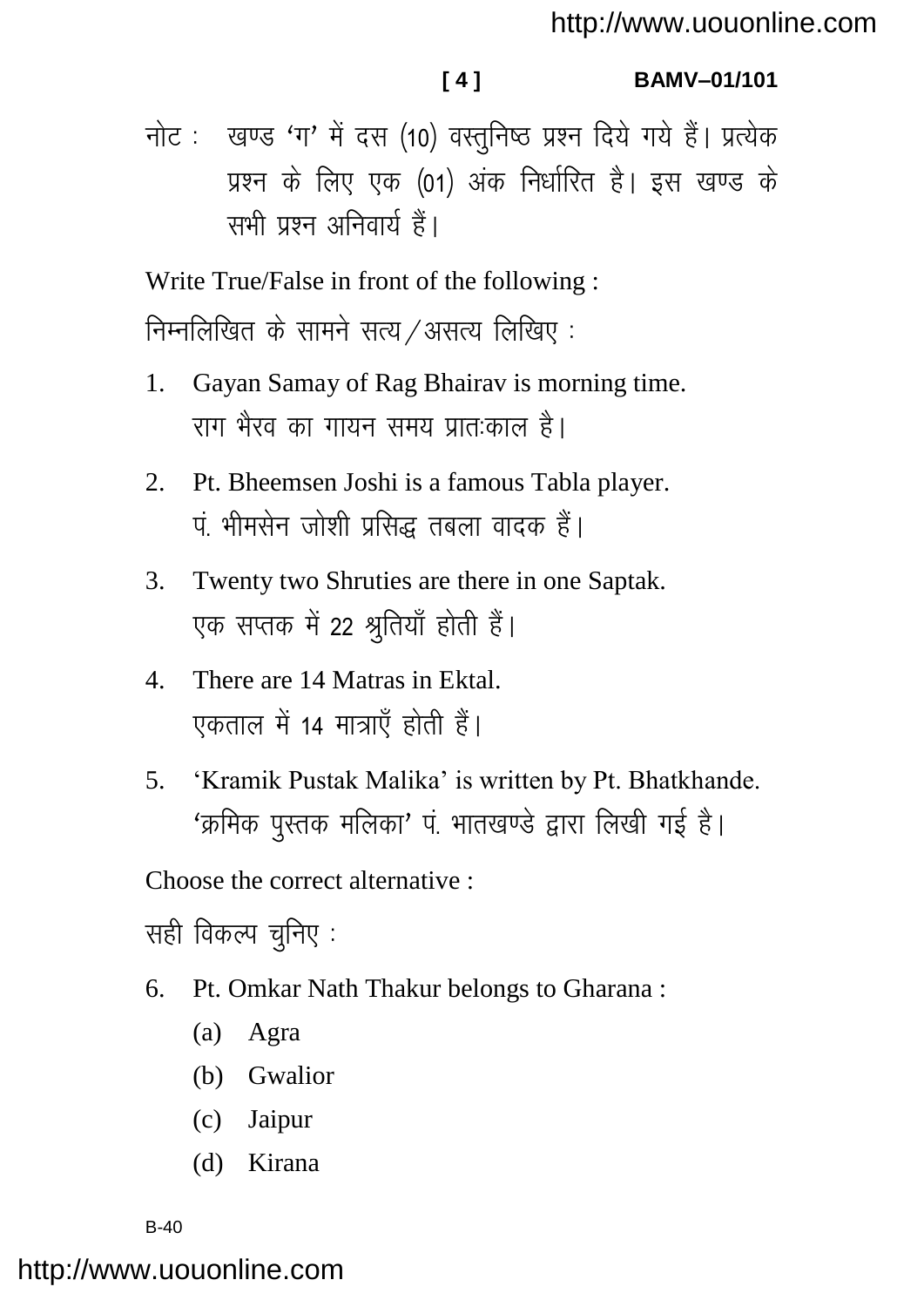## http://www.uouonline.com

## $151$

## **BAMV-01/101**

पं ओंकार नाथ ठाकुर इस घराने से सम्बन्धित हैं :

- (अ) आगरा
- (ब) ग्वालियर
- (स) जयपुर
- (द) किराना
- Thaat of Rag Yaman is:  $7<sub>1</sub>$ 
	- $(a)$ Kalyan
	- (b) Khamaj
	- (c) Bilawal
	- (d) Bhairav
	- राग यमन का थाट है:
	- (अ) कल्याण
	- (ब) खमाज
	- (स) बिलावल
	- भैरव (द)
- 8. Re, Dha Komal in Rag:
	- (a) Yaman
	- (b) Bhairav
	- (c) Bilawal
	- रे ध स्वर कोमल वाला राग है :
	- (अ) यमन
	- (ब) भैरव
	- (स) बिलावल

 $B-40$